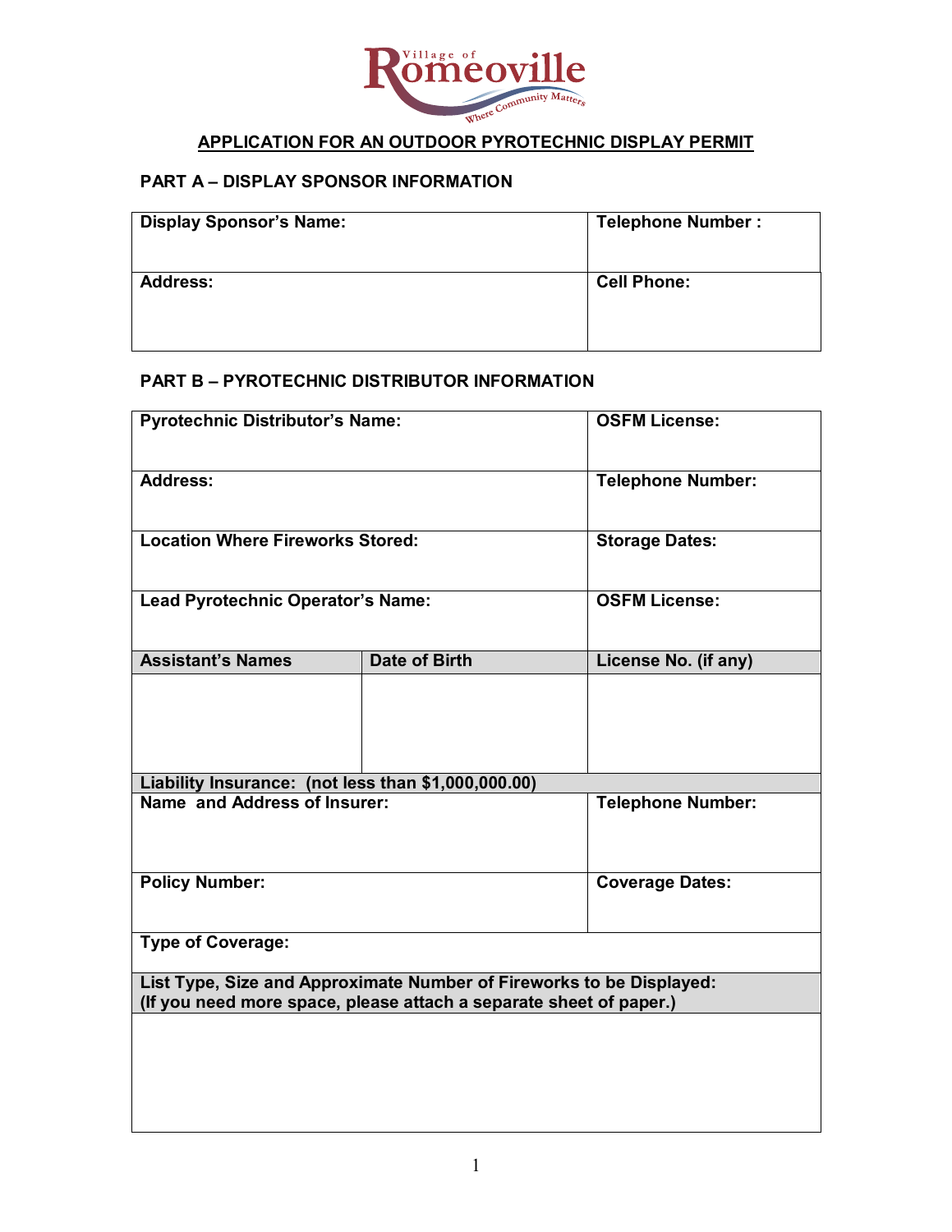# **PART C – DISPLAY INFORMATION**

| <b>Display Location:</b>                                                                                                                                                                                                                          |                                     |  |  |
|---------------------------------------------------------------------------------------------------------------------------------------------------------------------------------------------------------------------------------------------------|-------------------------------------|--|--|
| <b>Property Owner's Name:</b>                                                                                                                                                                                                                     | <b>Telephone Number:</b>            |  |  |
| <b>Owner's Address (if different than Display Location):</b>                                                                                                                                                                                      |                                     |  |  |
| Date of Display:                                                                                                                                                                                                                                  | Time of Display:                    |  |  |
| <b>Alternative Date:</b>                                                                                                                                                                                                                          | <b>Time of Alternative Display:</b> |  |  |
| By signing below, the Owner of the property on which the Outdoor Pyrotechnic<br>Display will take place, hereby authorizes the Display Sponsor and the<br>Pyrotechnic Distributor to perform the Outdoor Pyrotechnic Display on said<br>property: |                                     |  |  |
| Signature:                                                                                                                                                                                                                                        |                                     |  |  |

## **PART D – SITE INSPECTION INFORMATION**

| Answer the following questions:                                                                          | Yes | <b>No</b> |
|----------------------------------------------------------------------------------------------------------|-----|-----------|
| Is distance to any fire hydrant or water supply greater than 600'?                                       |     |           |
| Is display area clear from overhead obstructions?                                                        |     |           |
| Have provisions been made to keep the public out of the display<br>area?                                 |     |           |
| Is a hospital, nursing home, or other institution within 600' of the<br>display site?                    |     |           |
| Have provisions been made for on-site fire protection during the<br>display?                             |     |           |
| Has a diagram of the display site been attached to this application?                                     |     |           |
| Identify the largest mortar size (in inches) you intend to use.                                          |     |           |
| Identify the minimum secured diameter of the display site (in feet)<br>based on the largest mortar size. |     |           |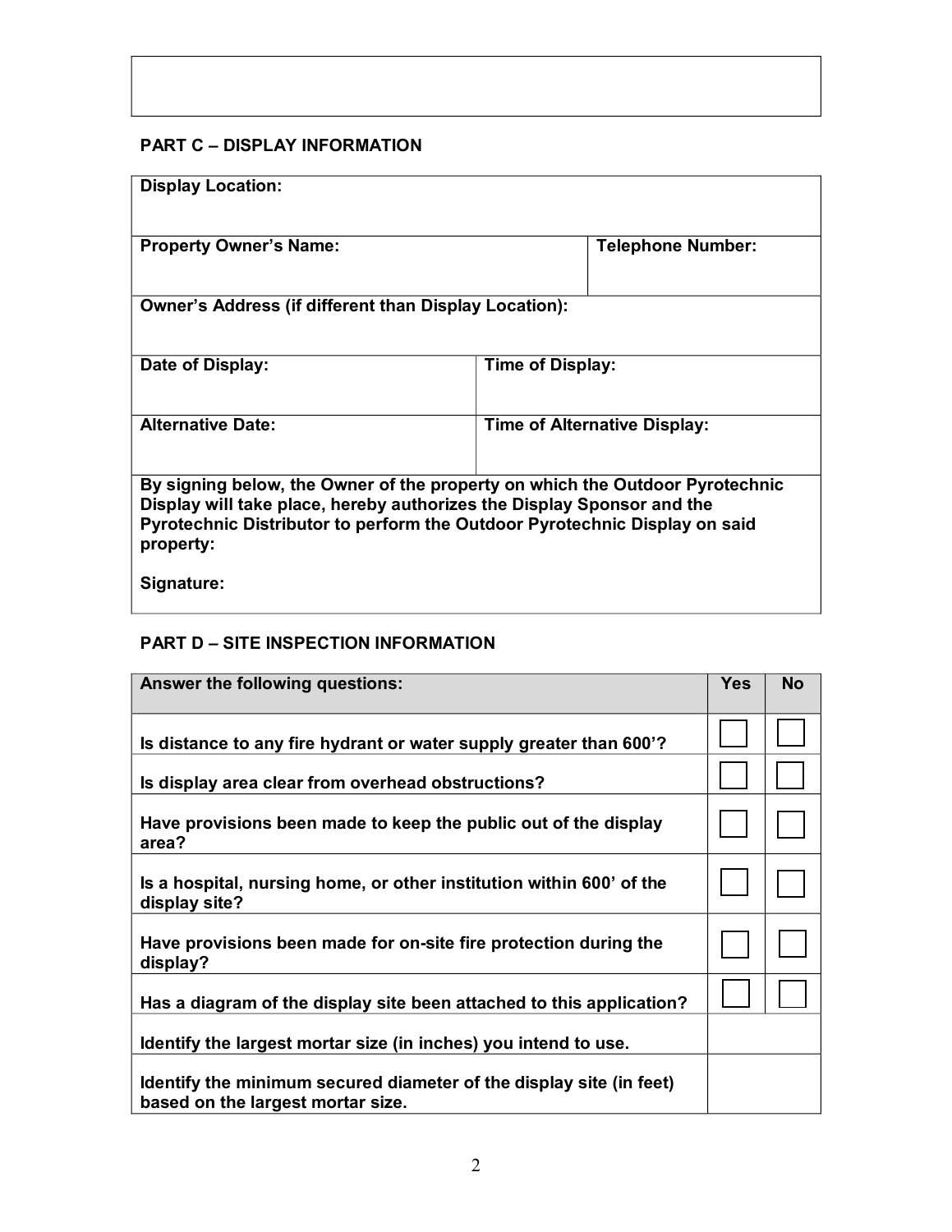# **PART E – FIRE DEPARTMENT AUTHORIZATION (Completed by Fire Department)**

| <b>Department Name:</b>                                                                                                                                               | <b>Telephone Number:</b> |            |           |
|-----------------------------------------------------------------------------------------------------------------------------------------------------------------------|--------------------------|------------|-----------|
| <b>Department Address:</b>                                                                                                                                            |                          |            |           |
| Based on review of the Display Site, the provided Diagram, and this<br>application:                                                                                   |                          | <b>Yes</b> | <b>No</b> |
| Have you verified the answers the applicant has given to Part D of<br>this application?                                                                               |                          |            |           |
| Will the performance of the described Outdoor Pyrotechnic Display<br>at the planned display site be hazardous to property or endanger<br>any person?                  |                          |            |           |
| By signing below, the Fire Chief of the above-identified fire jurisdiction, or his or<br>her designee, hereby acknowledges that he or she inspected the Display Site: |                          |            |           |
| Signature:                                                                                                                                                            |                          |            |           |
| <b>Print Name:</b>                                                                                                                                                    | Date:                    |            |           |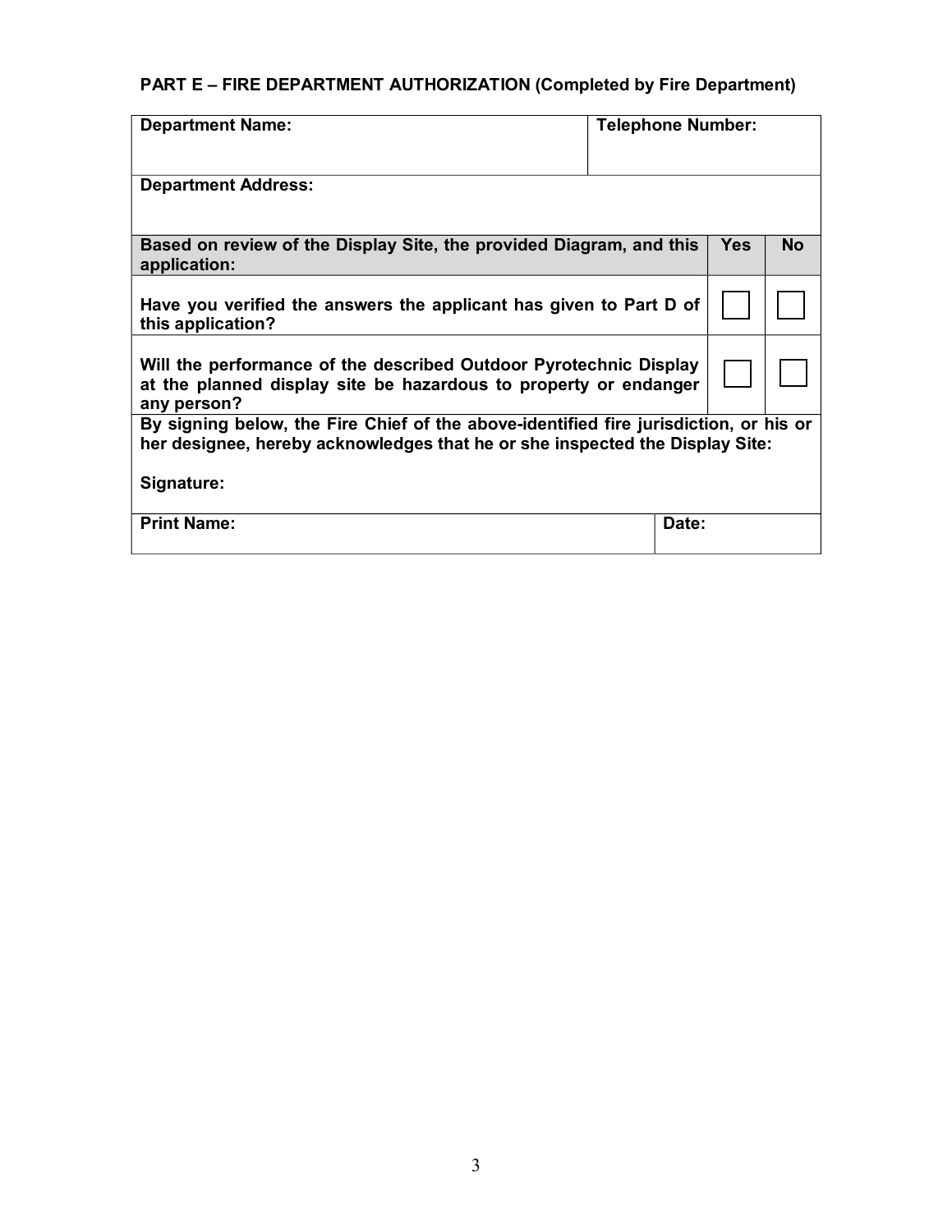### **PART F – DIAGRAM OF DISPLAY SITE (Completed by the Applicant)**

In the space provided below, draw and identify the location of the following items: Streets, Discharge Site, Fallout Area, Parking Area, Spectator Area, Buildings, Overhead Obstructions, and Spotters. The associated separation distances must also be shown. Do not forget to identify the direction in your drawing: